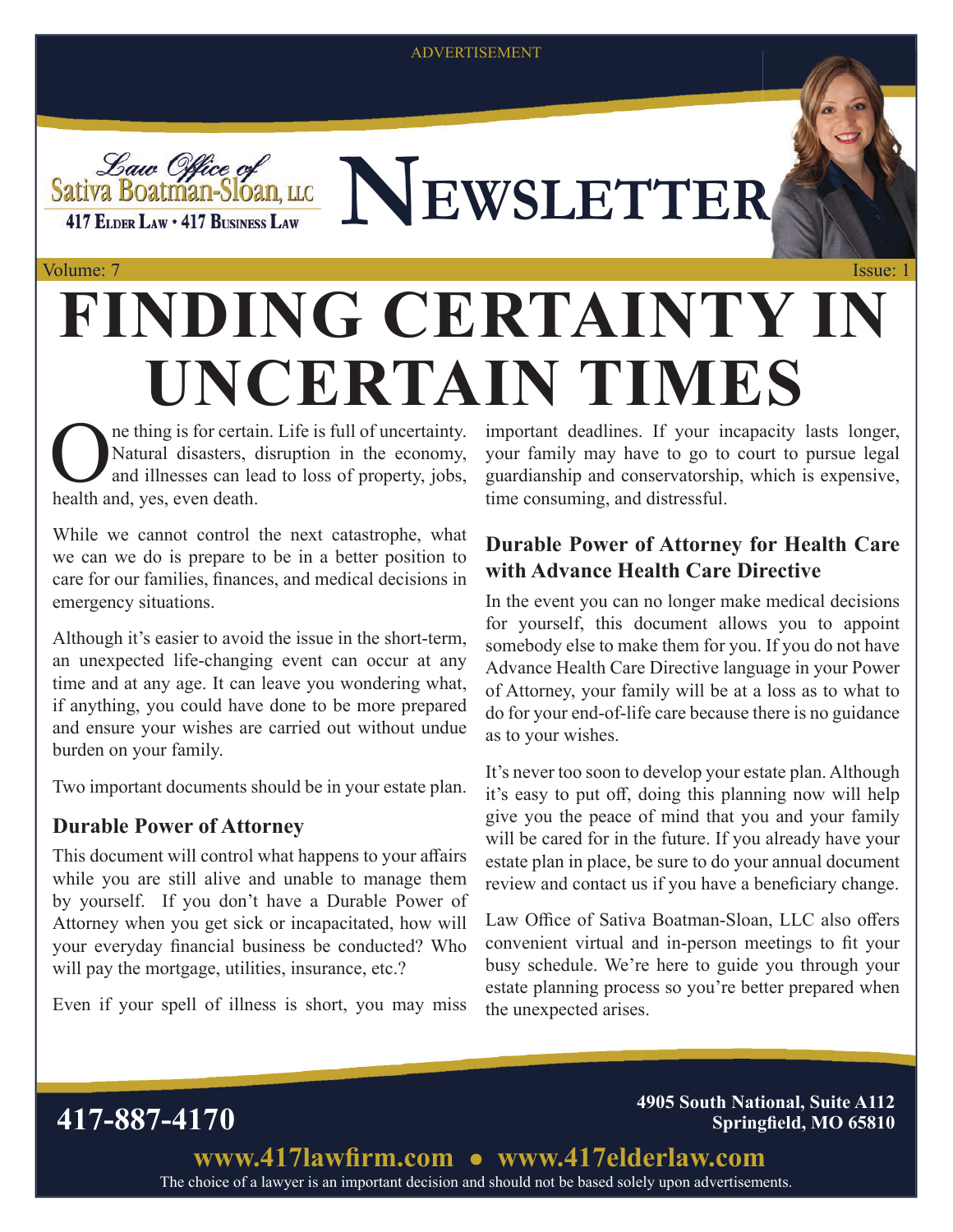

## **HOW CELEBRATING OUR PARENTS BECAME NATIONAL HOLIDAYS**

Although the custom of setting aside a day to honor mothers has ancient roots, our observance of Mother's Day originated in 1907 when Anna M. Jarvis of Philadelphia conceived the idea of an annual nationwide celebration. In 1914, President Woodrow Wilson signed a bill designating the second Sunday in May as "Mother's Day", dedicated to "the best mother in the world, your mother."

Unlike Mother's Day, Father's Day has modern origins. The idea came to Mrs. John Dodd as she sat listening to a Mother's Day sermon in 1909.

Her father, William Smart, had raised his six children alone on his farm in Washington after his wife died giving birth to their sixth child. In spite of widespread support, Father's Day did not become an official holiday until 1966, when President Lyndon Johnson signed an executive order that Father's Day be celebrated on the third Sunday in June. In 1972, Congress passed an act officially making it a national holiday.

Ideally, we should appreciate and celebrate our mothers and fathers every day. Thanks to the efforts of these two devoted daughters, millions across the nation now pause to bestow love and respect by giving gifts, sending cards, and planning special family dinners or outings on their respective national holiday. Through these celebrations, we strengthen our family bonds.

### **HAPPY BIRTHDAY LIBRARY OF CONGRESS**

Established on April 24, 1800, the Library of Congress is the main research arm of the U.S. Congress and the home of the U.S. Copyright Office. The Library contains the largest collection of rare books in North America. One of these is a perfect copy of the Gutenberg Bible, one of only three such copies known to exist.

Anyone age 16 and older with a Reader Identification Card may access the Library. Some rooms require researchers to be at least 18. The main difference between the Library of Congress and your neighborhood library is that visitors cannot remove items from the reading rooms or buildings.

Staggering Library of Congress numbers:

- 883 miles of shelving
- 155 million items
- 33 million books written in 460 different languages
- 68 million manuscripts
- 6.5 million pieces of music
- Over 5 million maps
- Over 3.4 million recordings
- Over 13.4 million photographs

Visit the Library's website (loc.gov) to check out the many services offered to the public, both in person and online.

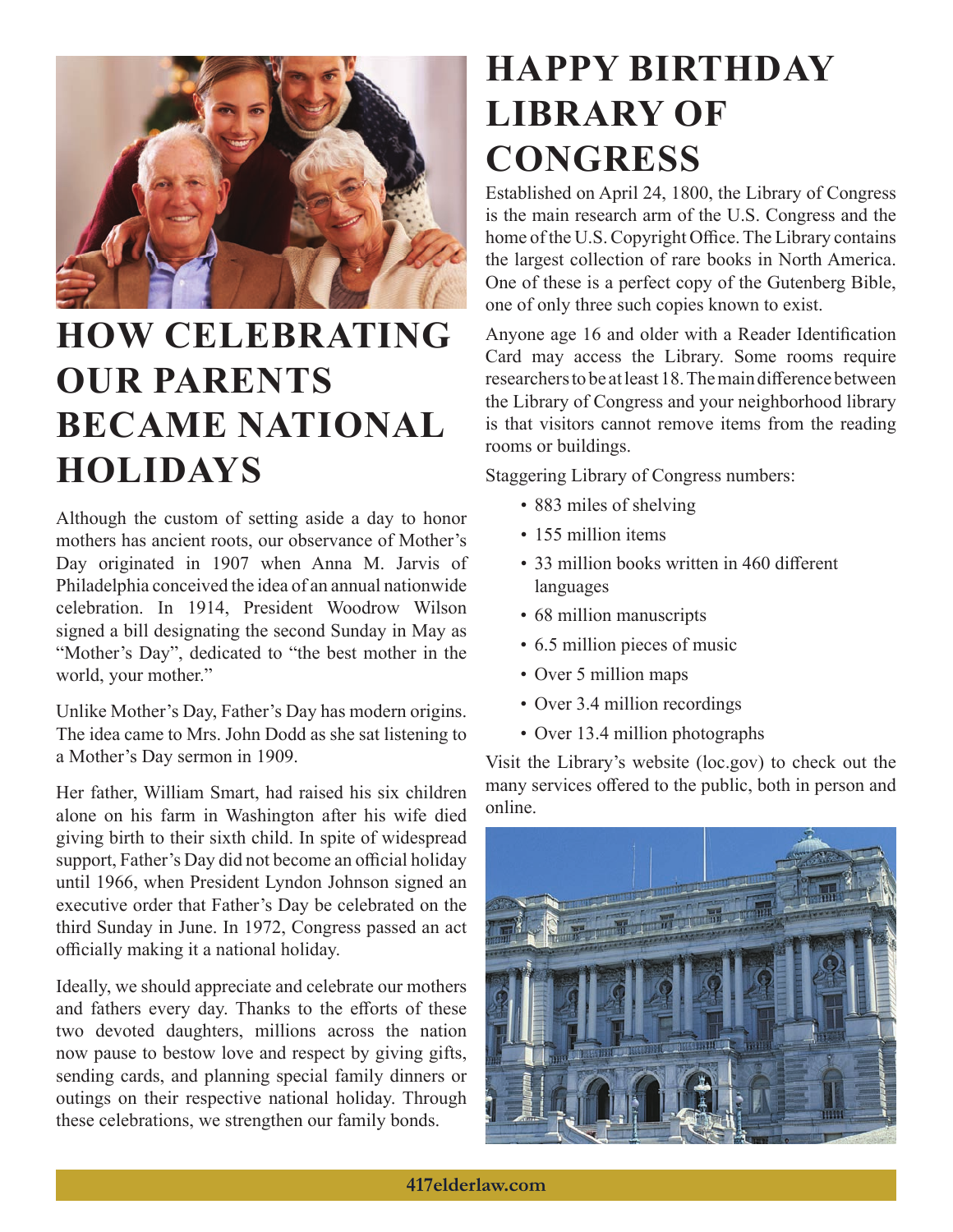# **AVOID CHAOS WITH AN OPERATING AGREEMENT**

When a business owner decides to file their Limited Liability Company (LLC) on their own, creating a thorough Operating Agreement is the step that is most often overlooked. Often, many commonly omitted details can be avoided when you go through the process of forming your LLC with a professional.

The LLC Operating Agreement is an internal document outlining how the business operates. Once an LLC is created by filing the Articles of Organization with the Secretary of State, your LLC Operating Agreement should be created. It isn't filed with the Secretary of State or any other government agency. However, each business entity must create and maintain this important document themselves.

Your Operating Agreement describes what happens when disputes arise between members, how membership interests can be transferred, who runs the business, and even what happens if a member goes bankrupt or dies. Unnecessary strife, wasted resources and interruption of business can be avoided by having an LLC Operating Agreement in place and signed by all members, making it legally binding.

A single member LLC may not need to be concerned about disputes between members, transfers of funds, or ownership of fixed assets, but to maintain limited liability status, the sole owner must be able to show that operations are a separate entity from the owner's private financial matters. With a solid Operating Agreement in place, the LLC will



have proof of ownership and its limited liability status.

Many people create Operating Agreements but forget to update them. Time goes by quickly. Life happens. Businesses may grow and evolve; members may change. Financial crises such as bankruptcy may happen, or personal issues such as divorce and death may impact operations. These situations can lead to all kinds of trouble.

Even the most carefully prepared Operating Agreement should be reviewed regularly to ensure that it is current and reflects the plan for your business. Not keeping the Operating Agreement current could cause legal issues, such as having to deal with probate, should one of your members die or become incapacitated.

At Law Office of Sativa Boatman-Sloan, LLC, we are well-versed in state law and can provide you with expertise to create and review your Operating Agreement for the basic requirements and ensure that the specific legal issues that impact your individual business are addressed.

### **SEEING THROUGH DARKNESS**

Helen Keller was born on June 27, 1880 in Alabama. A childhood illness left her blind and deaf at the age of two. Despite her challenges, she learned to communicate in sign language with the help of her teacher Anne Sullivan. In 1904, Keller became the first deaf and blind person to earn a bachelor's degree in the US.

Helen Keller spent her life advocating for people with disabilities, traveling the world and writing. In 1955 she also won an Oscar for a documentary on her life.

This unofficial holiday is a celebration of the human spirit and hard work. It speaks to the idea that a person can overcome challenges and achieve anything they want if they put their heart and soul into it.

A trip to the library or Amazon to learn more about the life of Helen Keller may be just what we need for inspiration in today's world.

*"When one door of happiness closes, another opens; but often we look so long at the closed door that we do not see the one which has been opened for us"* 

*– Helen Keller*